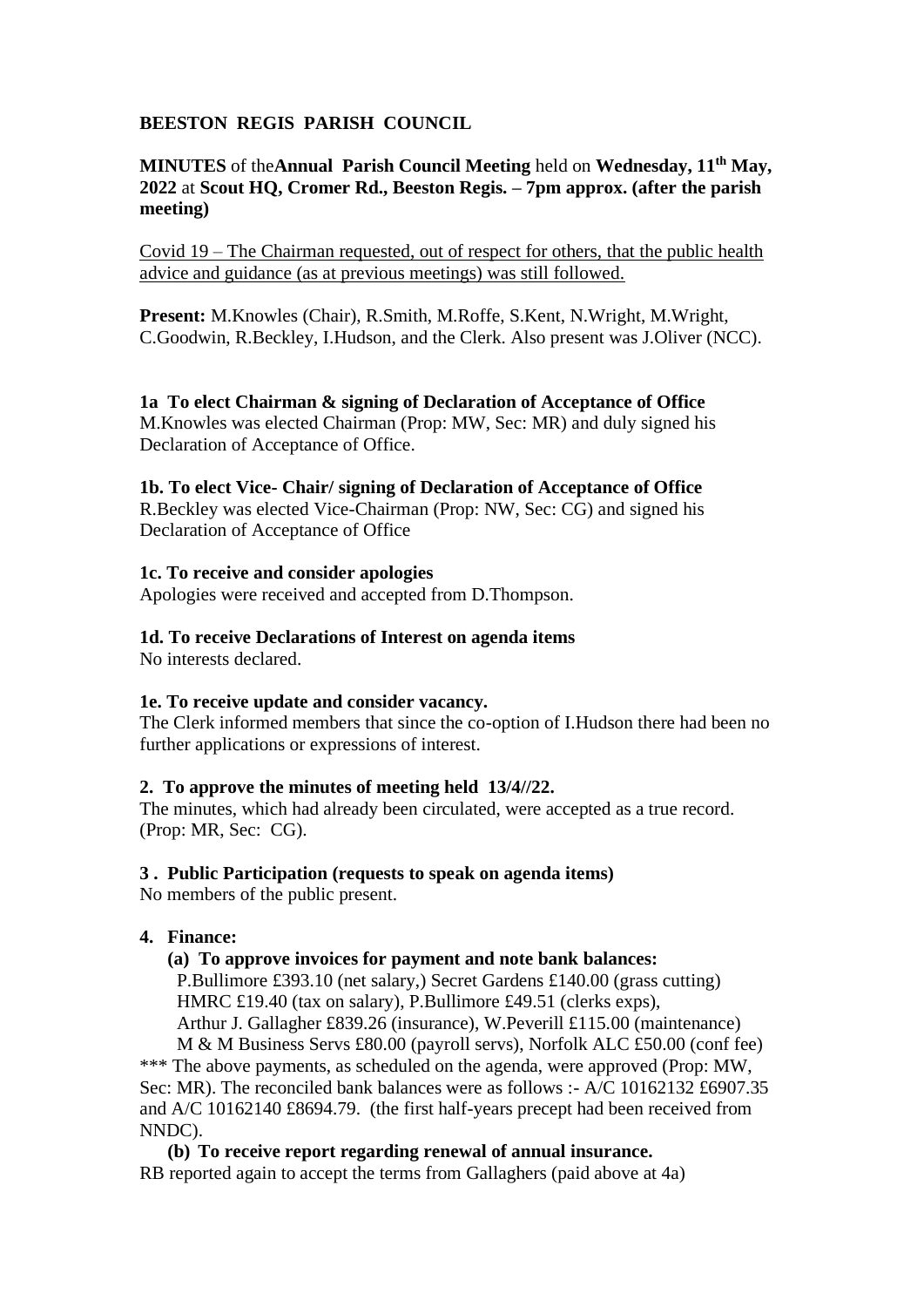### **5. Planning:**

**(a) To note decisions/information received from NNDC since last update** PF/22/0625; 18, Caxton Pk; Porch etc… Approved 25/4/22.

# **(b) To consider planning applications received since agenda printed**  None received.

#### **(c) PF/22/1041; Change of use of land (caving system); Hill Top, Sheringwood**

Information had been circulated to members and following discussion it was agreed to support this application (Prop: RS, Sec: MW).

**(m) To consider PCs responsibilities re the AONB.**

Duly considered. (5c)

# **6. Highways/Footpath matters.**

# **(a) To receive update re the Sheringham to Cromer Cycleway Project.**

There was no further news from Cromer TC who were hoping to form a new committee to forward this matter.

The Clerk had reported what appeared to be a dog fouling problem adjacent to the allotments and railway line, (NNDC Environment Health are to investigate). The Clerk updated members regarding the shading of the light in Hillside Road.

### **7. Meetings & Conferences (to receive reports and announcements)**

MK and NW reported on the liaison group meeting at the stone pits. MK stated that the management at the quarry were very helpful and were currently trying to address the problem of heavy vehicles turning right to head north down Britons Lane after they leave the pit.

CG reported on a SNAP meeting and informed members that extra police patrols near the Priory were being organised to deal with anti-social behaviour.

# **8. To receive final update re Queen's Platinum Jubilee Celebrations**

RB had nothing further to reportfrom the last meeting. He had given much detail at the annual parish meeting and was now looking forward to the three planned events.

# **9. To note the Deep History Coast Marathon on 15/5/22.**

Members noted that the event was on the coming Sunday.

#### **10. Local Council Award Scheme & Governance**

(a) **To confirm elegibility & re-adopt the General Power of Competence** It was agreed that Beeston Regis Parish Council meets the criteria for the GPOC as prescribed by the Secretary of State (two thirds elected members and a qualified clerk) and it was agreed to re-adopt the GPOC (Prop: MK, Sec: RB)

**(b) To consider appointments & arrangements as per standing order 5(k) (To agree appointment of councillors to outside bodies, Land & Asset inspection, Subsciptions, PC Calendar, Bank Mandates, Internal Auditor, Bank Signatories)**

The following were agreed (Prop: MK, Sec: IH) :\_

\*\*\* Appointments to outside bodies:- Church Field Trustees – RB, The Hooke Charity- MW, SK, RB – Police SNAP meetings – CG, NNDC Planning Committee attendance – as appointed.

\*\*\* Land & Asset Inspection – DT inspection in the autumn (lights by contractors)